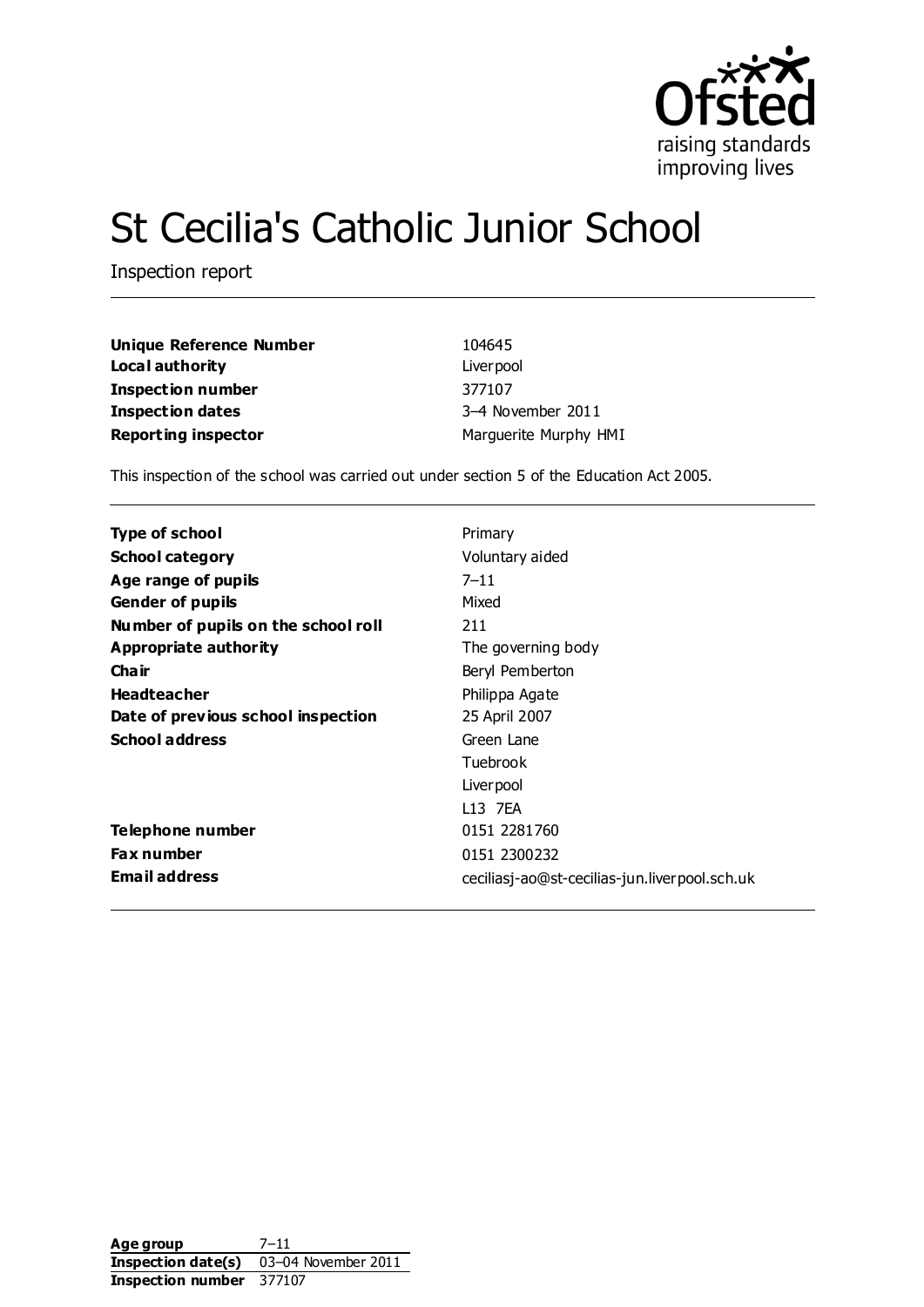The Office for Standards in Education, Children's Services and Skills (Ofsted) regulates and inspects to achieve excellence in the care of children and young people, and in education and skills for learners of all ages. It regulates and inspects childcare and children's social care, and inspects the Children and Family Court Advisory Support Service (Cafcass), schools, colleges, initial teacher training, work-based learning and skills training, adult and community learning, and education and training in prisons and other secure establishments. It rates council children's services, and inspects services for looked after children, safeguarding and child protection.

Further copies of this report are obtainable from the school. Under the Education Act 2005, the school must provide a copy of this report free of charge to certain categories of people. A charge not exceeding the full cost of reproduction may be made for any other copies supplied.

If you would like a copy of this document in a different format, such as large print or Braille, please telephone 0300 123 4234, or email [enquiries@ofsted.gov.uk](mailto:enquiries@ofsted.gov.uk)

You may copy all or parts of this document for non-commercial purposes, as long as you give details of the source and date of publication and do not alter the information in any way.

To receive regular email alerts about new publications, including survey reports and school inspection reports, please visit our website and go to 'Subscribe'.

Piccadilly Gate Store Street Manchester M1 2WD

T: 0300 123 4234 Textphone: 0161 618 8524 [enquiries@ofsted.gov.uk](mailto:enquiries@ofsted.gov.uk) [www.ofsted.gov.uk](http://www.ofsted.gov.uk/)



© Crown copyright 2011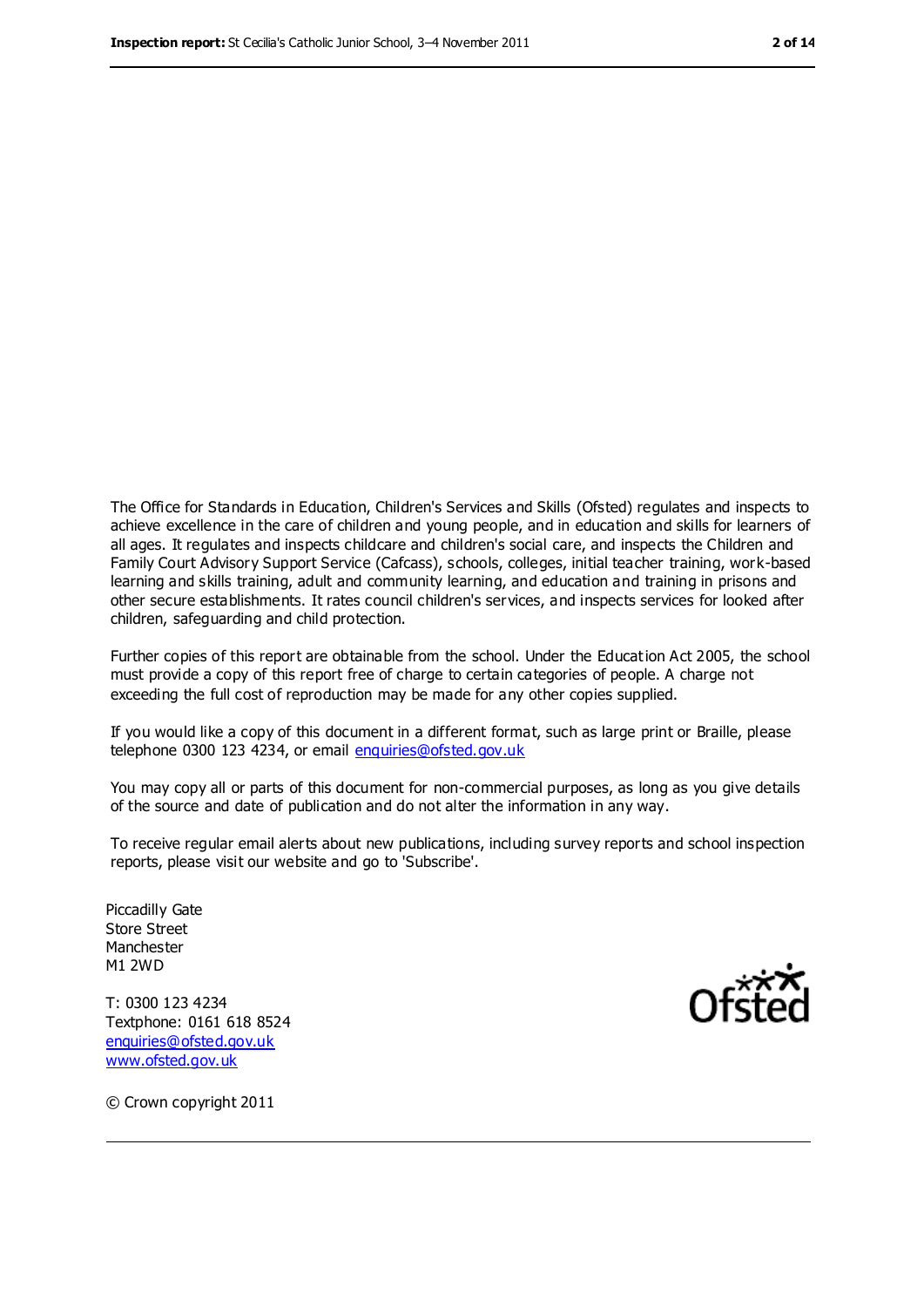## **Introduction**

This inspection was carried out by one of Her Majesty's Inspectors and two additional inspectors. Eight teachers were observed in 13 lessons and other shorter visits to classrooms. Inspectors also scrutinised pupils' work and held meetings with groups of pupils, members of staff and the governing body, and the School Improvement Partner. They observed the school's work, and looked at a range of documentation including development plans, safeguarding policies and procedures, minutes of governing body meetings and records of pupils' progress over time. Inspectors analysed the responses in 94 inspection questionnaires returned by parents and carers and a large number completed by pupils.

The inspection team reviewed many aspects of the school's work. It looked in detail at a number of key areas.

- Apparent variations in the school's trend of above average attainment during the four years since its last inspection, when pupils' writing has remained a relative weakness.
- Whether the quality of teaching and the use of assessment information to support learning are now more consistently good.
- $\blacksquare$  How effectively the newly established leadership team and the governing body are using monitoring, evaluation and development planning to drive improvement.
- The rigour of the school's systems for monitoring and improving attendance and the quality of its policies and procedures for safeguarding pupils.

## **Information about the school**

St. Cecilia's is an average sized junior school situated on the outskirts of the city of Liverpool. The very large majority of pupils are from White British backgrounds, with a well below average number from a range of minority ethnic heritages. None of these are in the early stage of learning English as an additional language. An above average proportion of pupils has special educational needs and/or disabilities and is supported at the 'school action plus' stage. A very small number have a statement of special educational needs. The proportion of pupils known to be eligible for free school meals is similar to the national average.

The previous long-serving headteacher and deputy headteacher retired at the end of August 2011 and a new headteacher took up her post at the start of September 2011.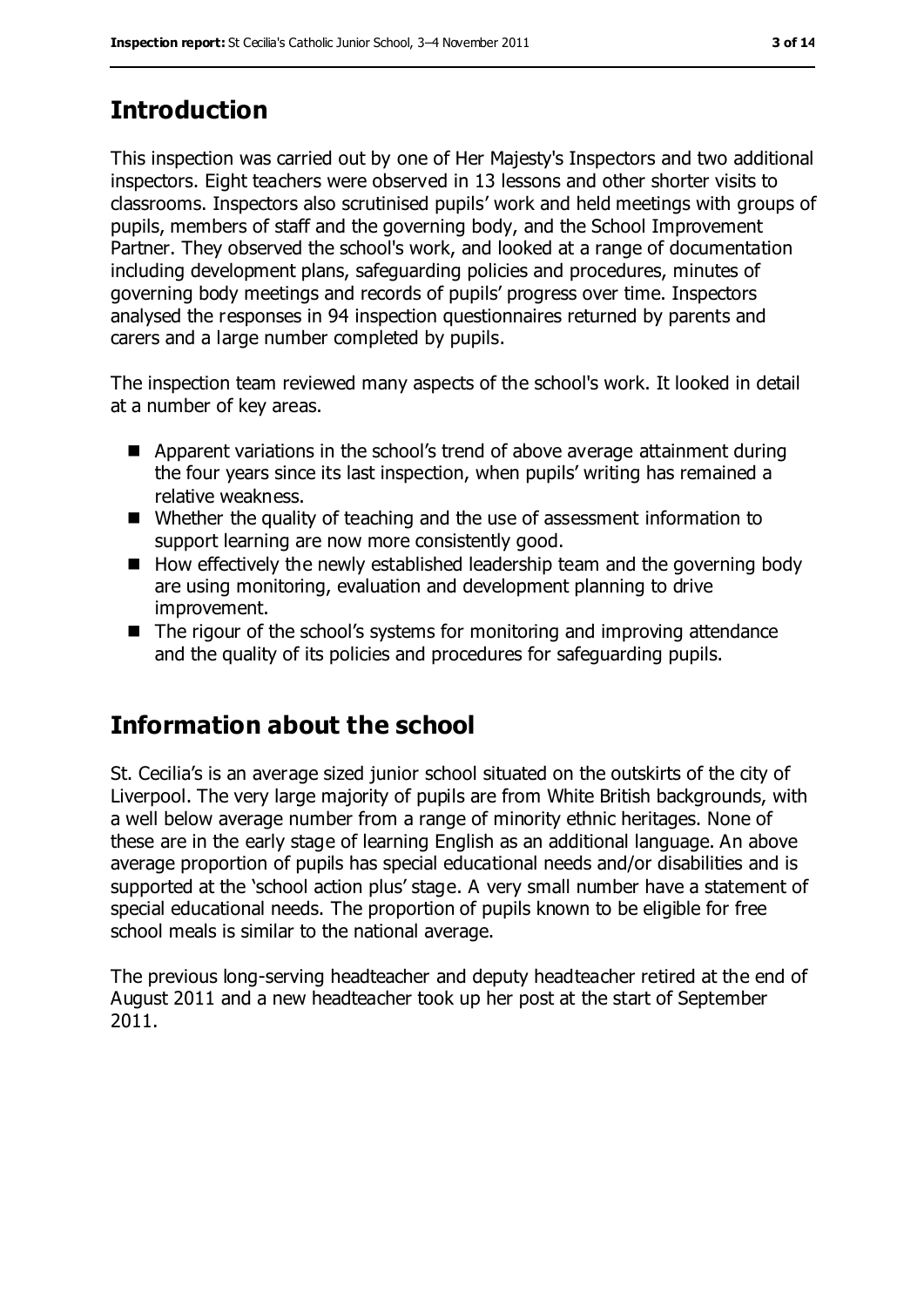**Inspection grades: 1 is outstanding, 2 is good, 3 is satisfactory and 4 is inadequate** Please turn to the glossary for a description of the grades and inspection terms

## **Inspection judgements**

#### **Overall effectiveness: how good is the school? 2**

#### **The school's capacity for sustained improvement 3**

#### **Main findings**

St. Cecilia's is a good school in which pupils enjoy their learning and make good progress, especially in reading, mathematics and science. They leave the school with above average attainment overall and high standards in reading, leaving them well prepared for the next stage of their education. Pupils' outstanding behaviour makes a significant contribution to the good progress and positive attitudes to learning seen in lessons. Relationships are very positive and it is clear that all pupils are valued and cared for within a nurturing environment and all agree that they feel very safe in school.

Good teaching keeps pupils motivated and engaged in their lessons and other activities. Teachers are enthusiastic and plan interesting activities with good use of resources, for example, the 'treasure' maps and pirate costumes being used in a current cross-curricular theme. Pupils' achievements are tracked through regular assessments of their work. However, this information is not always used effectively by teachers in lessons to adjust activities to meet pupils' different needs or ask focused questions of individuals. This leads to missed opportunities to assess pupils' understanding and to challenge them to respond in more depth to move their learning on at a more rapid rate. The best use of assessment can be seen in teachers' detailed marking of pupils' writing, which is an appropriate key focus in the school's priorities for improvement.

Parents and carers unanimously agree that their child enjoys school and that it is being led and managed effectively. This represents a clear vote of confidence in the new headteacher and the support she receives from other leaders and the governing body. Pupils also agreed with this view, and had nothing but praise for all their teachers and other staff. Their smiling faces, kind words and deeds for each other and those less fortunate than themselves exemplify what one pupil described as the 'one big happy family' atmosphere at St. Cecilia's. Pupils' good spiritual, moral, social and cultural development contributes to pupils' positive personal skills and their ability to work well as part of a team.

The school's self-evaluation document, completed earlier in the school year, lacks precise evidence to support the judgements made and, therefore, is inaccurate in several respects. The headteacher and acting deputy headteacher have only recently started to consider this and make adjustments. The skills of subject leaders and the governing body in contributing to self-evaluation and the monitoring of teaching and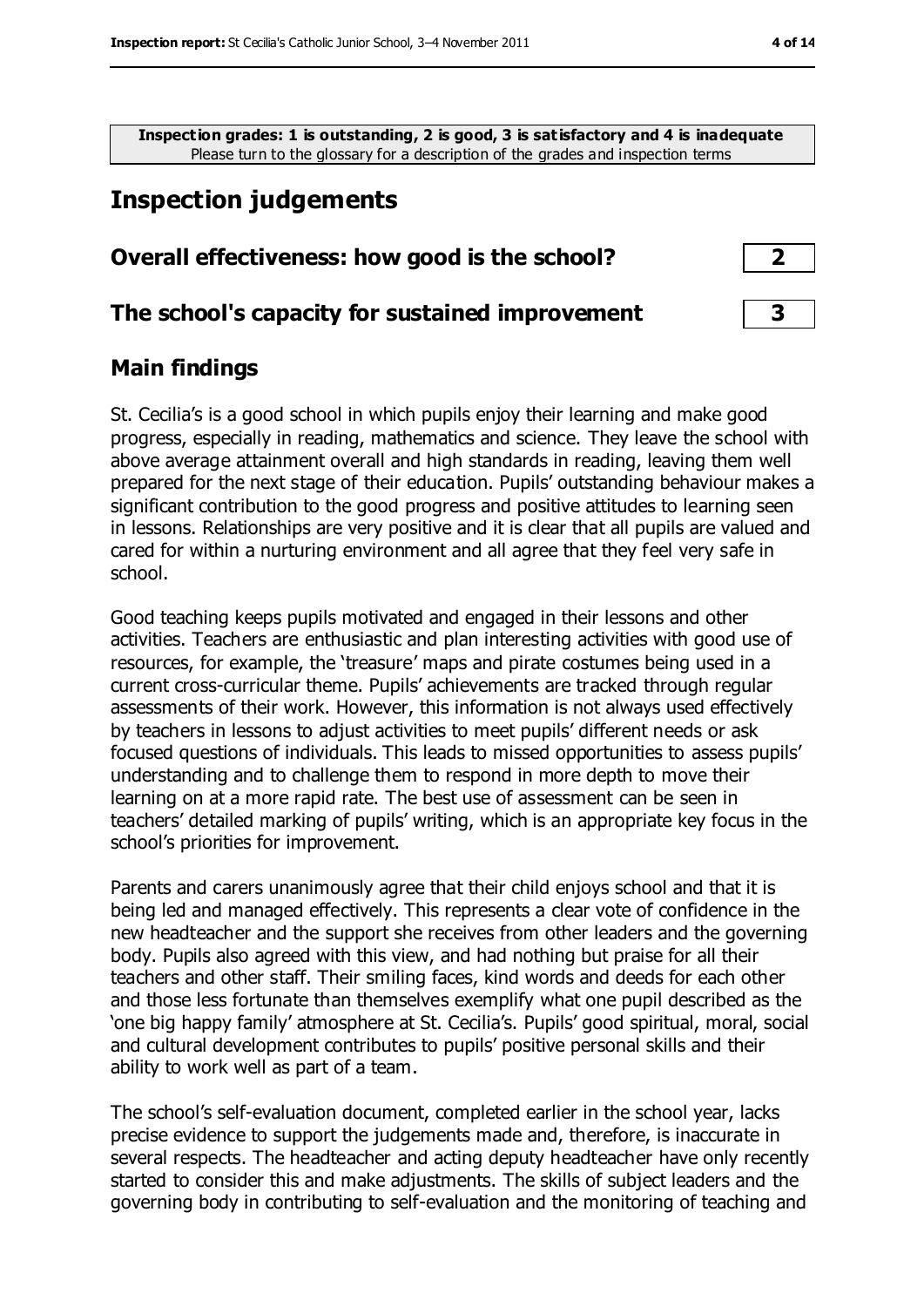learning are underdeveloped. The school's improvement plans are insufficiently focused on clear success criteria by which the impact of its work on improving outcomes for pupils can be evaluated. The new headteacher is gaining a clear view of the school's strengths and areas for improvement, before considering whether any adjustments to provision and staff development may be needed.

Senior leaders and the governing body understand that the school's capacity for sustained improvement is currently satisfactory rather than good. This is because it is too early to see the full impact of the work of the new headteacher and leaders on improving development planning and getting the school on track to raise pupils' achievement further.

#### **What does the school need to do to improve further?**

- Sharpen teachers' use of information on pupils' current attainment to promote more rapid progress in all lessons by:
	- tailoring planning more closely to fully meet the needs of all groups of pupils, ensuring consistently high levels of challenge appropriate to their needs
	- improving teachers' questioning skills to develop pupils' deeper understanding and ability to carefully consider and expand upon their responses.
- Build on the positive start made so far this term to ensure the school's good or better capacity to sustain improvement in the future by:
	- improving the rigour of monitoring and self-evaluation systems with the involvement of all leaders, staff and the governing body
	- ensuring that monitoring activities are used effectively to inform improvement plans that identify clear timeframes and success criteria to evaluate the impact of the school's work on pupils' outcomes
	- increasing the involvement of middle leaders in monitoring teaching and learning and the sharing of good practice across the school.

### **Outcomes for individuals and groups of pupils 2**

Pupils' attainment on entry to the school has generally been above average for the last five years, this rising trend being noted at the time of the last inspection. There are variations from year to year; for example, pupils in the current Years 4 and 6 entered with attainment that is nearer to average. Pupils enjoy school, are confident and achieve well. This was evident in the vast majority of learning activities observed. In a practical mathematics lesson, Year 4 pupils gained good understanding of co-ordinates when working out the correct grid references to 'seize the pirate's treasure' from the classroom floor or to win a gold (chocolate) coin. In a Year 5 history lesson, a group of pupils worked together to come up with questions to ask Guy Fawkes as he was led to the gallows, demonstrating their knowledge of the gunpowder plot. In Year 6 English lessons, pupils were eagerly participating in role play that developed their skills in characterisation and using and interpreting body language in drama. Pupils in a Year 3 English lesson made excellent progress due to the opportunities provided for them to think about and discuss their feelings,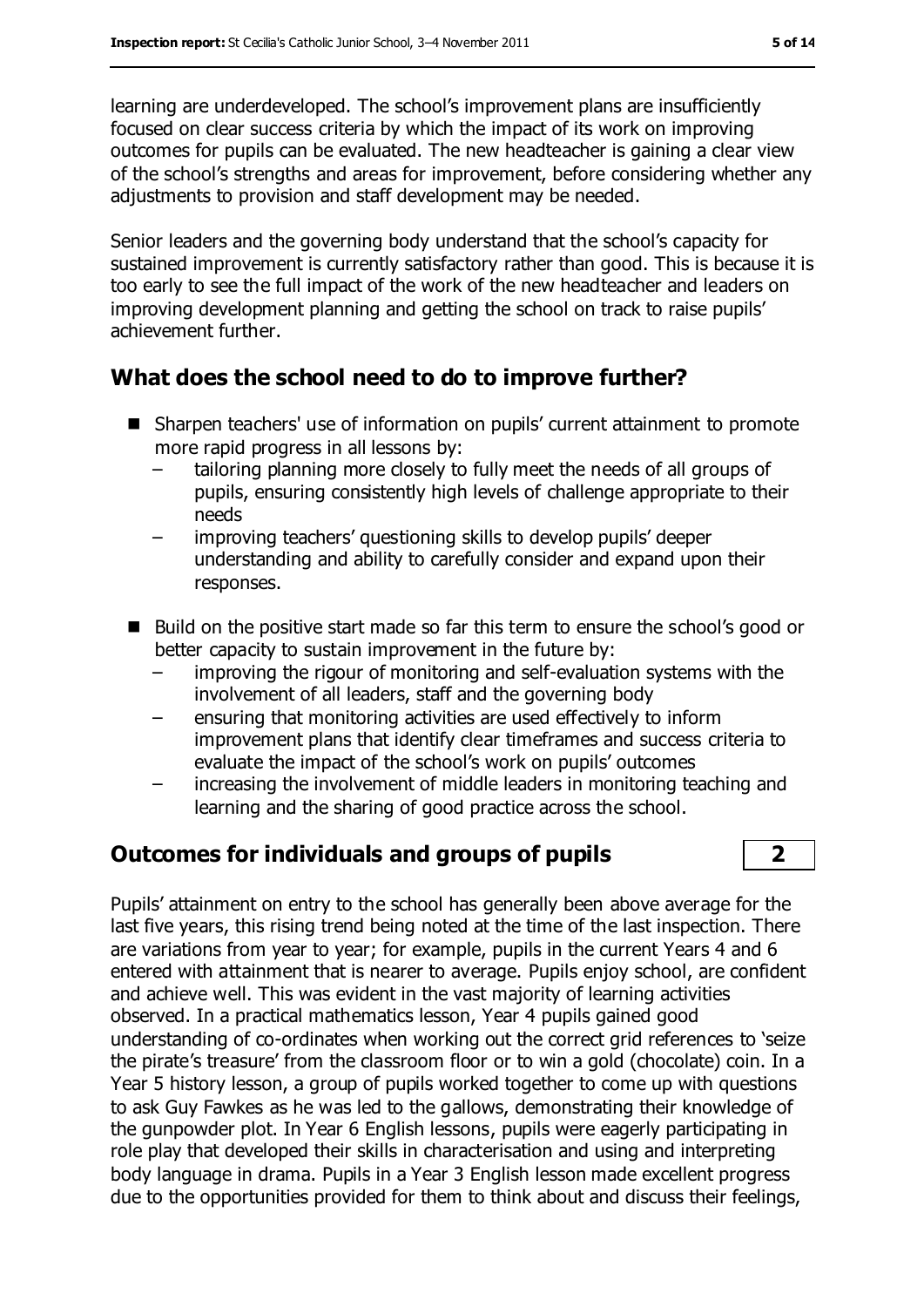assess their own learning and that of others. On some occasions, pupils make satisfactory rather than good progress. This usually happens when more emphasis is placed on the teachers' input than on pupils working independently on tasks that are matched closely to their needs with the right level of challenge and support. This leads to some higher ability pupils being insufficiently challenged or lower ability pupils being set tasks that are too difficult. Pupils with special educational needs and/or disabilities make similarly good progress to their peers in lessons, especially when additional help from adults also offers them a good balance of support and challenge.

Pupils have a good understanding of the factors that contribute to healthy lifestyles, including the right foods to eat, and they participate eagerly in physical education and extra-curricular clubs, such as gymnastics. They are proud of the school's and individual pupils' successes in competitions, such as in athletics, football and crosscountry running. Pupils know how to keep themselves safe, and while believing it 'doesn't happen in our school' they are confident that they would report any form of bullying immediately and action would be taken. The school council take their responsibilities seriously and represent the views of their classmates when 'helping to run the school!'

Pupils' attendance is in line with the national average and rising, for example, the figures for this term so far are higher than at the same time last year. Pupils apply their well-developed basic skills in literacy, numeracy and information and communication technology well in a wide range of situations. This, and their excellent personal skills, ensures they are well prepared for their future.

| <i>nose are are grades for papils validnites</i><br>Pupils' achievement and the extent to which they enjoy their learning |                          |
|---------------------------------------------------------------------------------------------------------------------------|--------------------------|
| Taking into account:                                                                                                      |                          |
| Pupils' attainment <sup>1</sup>                                                                                           | 2                        |
| The quality of pupils' learning and their progress                                                                        |                          |
| The quality of learning for pupils with special educational needs and/or<br>disabilities and their progress               |                          |
| The extent to which pupils feel safe                                                                                      |                          |
| <b>Pupils' behaviour</b>                                                                                                  |                          |
| The extent to which pupils adopt healthy lifestyles                                                                       | $\overline{2}$           |
| The extent to which pupils contribute to the school and wider community                                                   | $\overline{\mathbf{2}}$  |
| The extent to which pupils develop workplace and other skills that will<br>contribute to their future economic well-being | $\overline{\phantom{a}}$ |
| Taking into account:                                                                                                      |                          |
| Pupils' attendance <sup>1</sup>                                                                                           | 3                        |
| The extent of pupils' spiritual, moral, social and cultural development                                                   |                          |

These are the grades for pupils' outcomes

#### **How effective is the provision?**

 $\overline{a}$ 

Teachers have strong subject knowledge and consistently motivate and engage pupils in their learning. This is particularly evident when lessons are practical, interactive and include opportunities for pupils to work together in problem-solving

<sup>&</sup>lt;sup>1</sup>The grades for attainment and attendance are: 1 is high; 2 is above average; 3 is broadly average; and 4 is low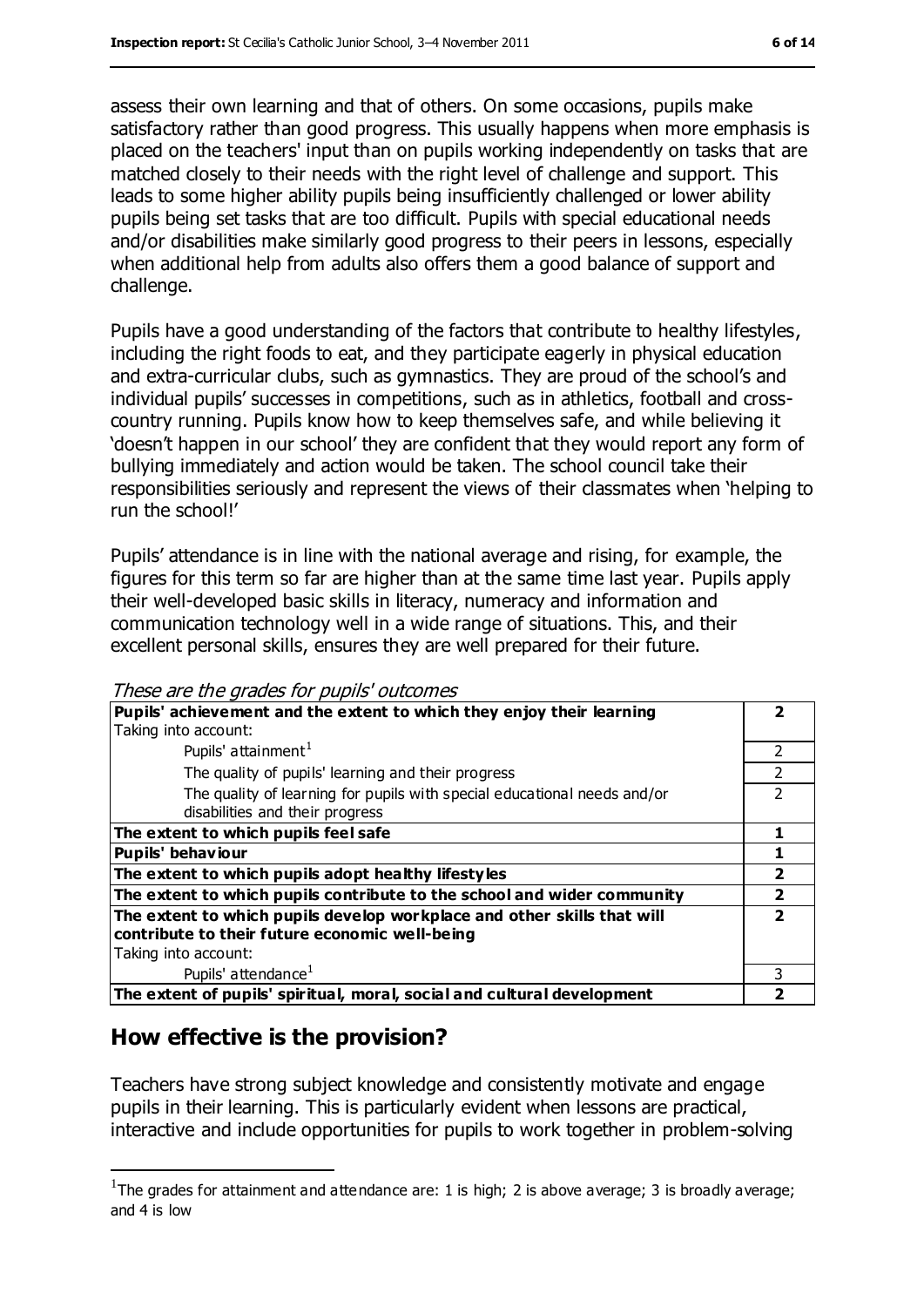activities. Teachers and support staff know the pupils very well and work effectively as a team in the classroom. In the most successful lessons, teachers check pupils' understanding in brief reviews of how groups or individuals are progressing, so that they can reshape the learning activity or address any misconceptions that pupils may have. This is not happening as regularly as it might, nor are all teachers using prior assessments to fully inform future lesson planning for different groups. Pupils' questionnaires indicated that although all agree that adults help them to improve their work, a minority say they do not know how well they are doing at school. However, the extra time and effort given by teachers to provide detailed written feedback to pupils on their writing is starting to pay off in early signs that the wide gap between writing and reading is beginning to narrow.

The good curriculum is broad and balanced and enhanced by a wide range of enrichment activities, including residential trips, day visits and visitors to the school. The curriculum makes a very positive contribution to pupils' enjoyment and engagement in learning, as links between subjects make the learning more meaningful.

The school's good care, guidance and support make a positive contribution to pupils' learning, personal development and well-being. Particular strengths in pastoral care systems are successful in removing barriers to learning for those pupils whose circumstances may make them vulnerable, enabling them to make the best of the opportunities offered. Good transition arrangements are in place for Year 6 pupils preparing to move on to a number of local secondary schools. Partnership with the feeder infant school helps pupils to settle in happily to Year 3 and there are plans to extend this to develop closer curricular links to promote continuity in pupils' learning.

These are the grades for the quality of provision

| The quality of teaching                                                  |  |
|--------------------------------------------------------------------------|--|
| Taking into account:                                                     |  |
| The use of assessment to support learning                                |  |
| The extent to which the curriculum meets pupils' needs, including, where |  |
| relevant, through partnerships                                           |  |
| The effectiveness of care, guidance and support                          |  |

#### **How effective are leadership and management?**

The headteacher has made a very positive start since taking up her position at the beginning of September. She is taking the time to carefully and honestly assess the school's performance and begin to articulate her vision for its future development. The headteacher and governing body are now preparing to recruit and appoint a substantive deputy headteacher and develop further the skills of senior and middle leaders and thus their capacity to contribute to sustained improvement.

The governing body is keen to develop its role further in shaping the future direction of the school. The governing body is committed and interested in the school, its staff and pupils, all of whom are held in high regard in the local community. It fulfils its statutory responsibilities, including for safeguarding pupils. The school's checks on all adults who come into contact with pupils are thorough. Members of the governing body are aware that some policies and procedures have not been reviewed in a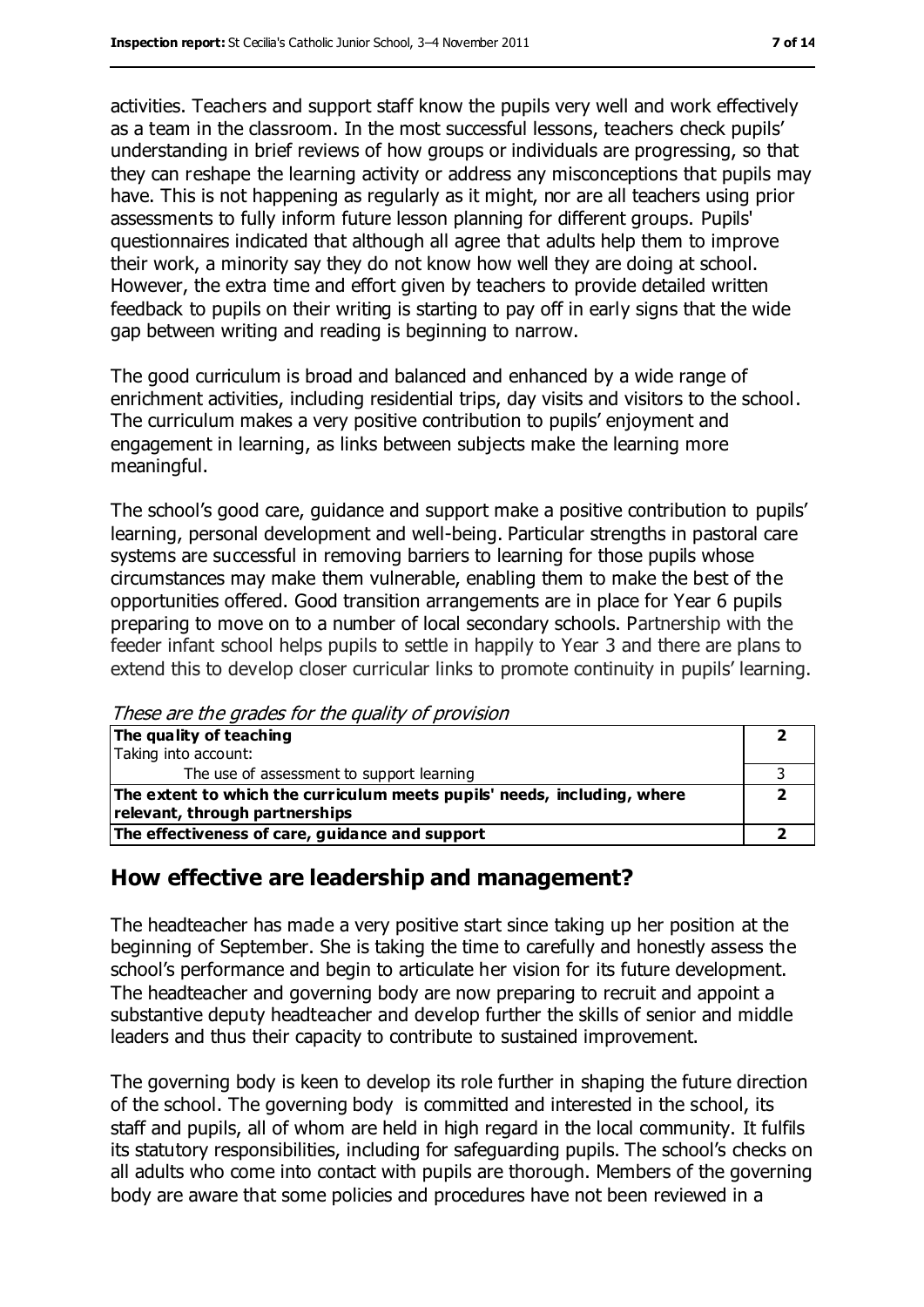timely and systematic manner, due to other pressing priorities during the changeover in leadership.

A strong commitment to promoting equality of opportunity is embedded in the school's ethos. Assessment information is checked so that action can be taken if individual pupils are at risk of underachieving. More limited attention has been paid to analysing data to check for patterns in the performance of all the different groups of pupils to see if any gaps are emerging. Although pupils known to be eligible for free school meals did better than others nationally in 2011, the fact that others made less than expected progress in English had not been specifically picked up as an area for improvement. Similarly, the leadership of special educational needs provision had not identified the reasons behind the proportion of this group who did not make the expected progress in English in 2011. This delays the speed with which action can be taken to remedy such issues in subsequent years.

Leaders recognise that there have not been sufficient opportunities for teachers to share good practice or develop their skills further by observing and working alongside each other or colleagues in other schools. Although teaching has been monitored on regular occasions, observations have not been rigorous enough to focus on the quality of learning for different groups of pupils.

Community cohesion is promoted well within the school, local community and beyond. Pupils are aware of, and respect, differences between cultures, religions and traditions. However, there is limited evidence of this being reviewed by senior leaders to check on the impact of its work in community cohesion on pupils' attitudes and values. The school itself is a happy and harmonious community. It makes good use of a range of partnerships that contribute to pupils' good achievement and wellbeing.

| The effectiveness of leadership and management in embedding ambition and                                                                                            |   |  |
|---------------------------------------------------------------------------------------------------------------------------------------------------------------------|---|--|
| driving improvement                                                                                                                                                 |   |  |
| Taking into account:                                                                                                                                                |   |  |
| The leadership and management of teaching and learning                                                                                                              | 3 |  |
| The effectiveness of the governing body in challenging and supporting the<br>school so that weaknesses are tackled decisively and statutory responsibilities<br>met | 3 |  |
| The effectiveness of the school's engagement with parents and carers                                                                                                | 2 |  |
| The effectiveness of partnerships in promoting learning and well-being                                                                                              |   |  |
| The effectiveness with which the school promotes equality of opportunity and<br>tackles discrimination                                                              | 3 |  |
| The effectiveness of safeguarding procedures                                                                                                                        | 3 |  |
| The effectiveness with which the school promotes community cohesion                                                                                                 | 3 |  |
| The effectiveness with which the school deploys resources to achieve value for<br>money                                                                             |   |  |

These are the grades for the leadership and management

#### **Views of parents and carers**

The vast majority of parents and carers who responded to the inspection questionnaire expressed wholly positive views about all aspects of the school's work.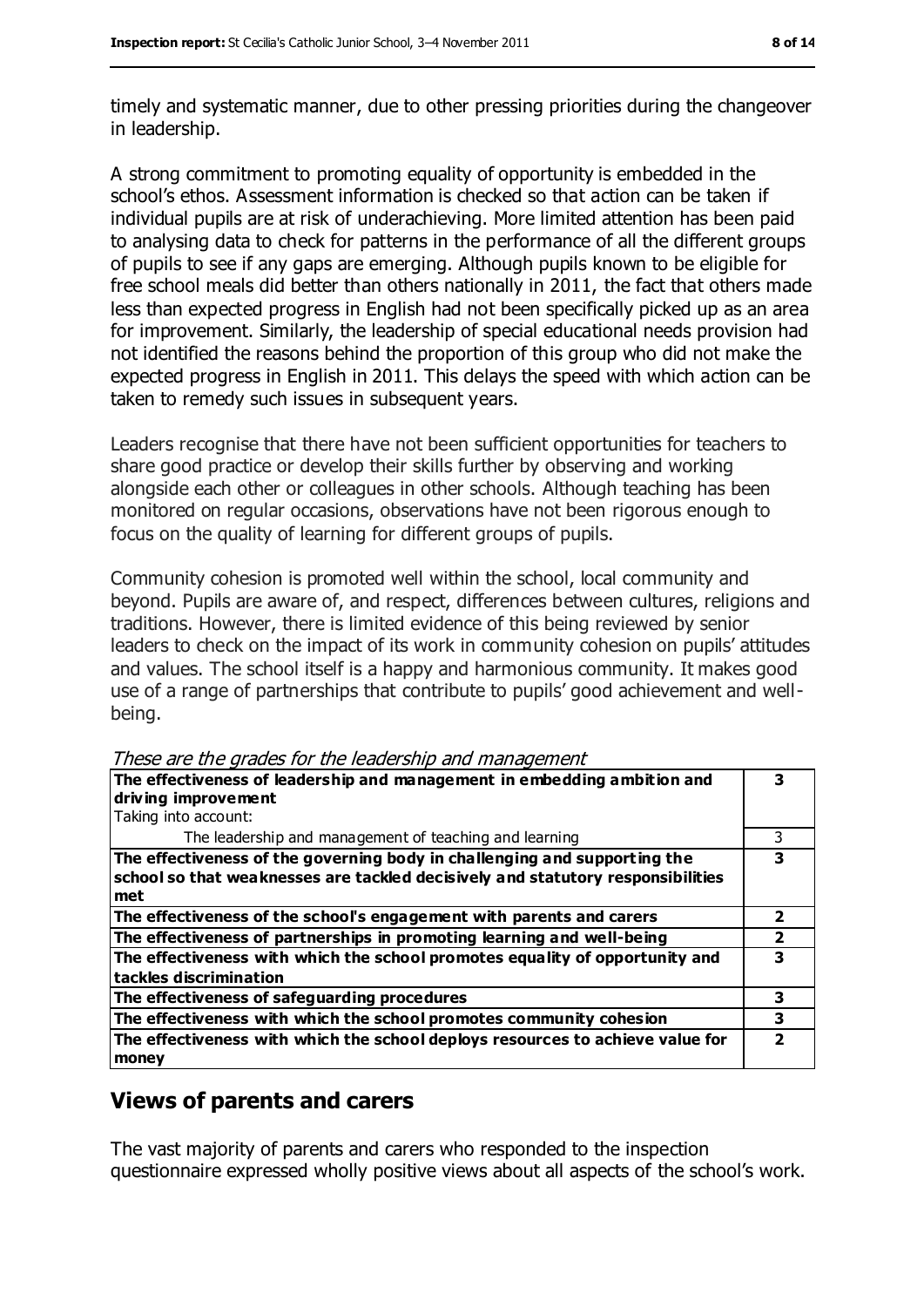A very few individual concerns or suggestions were raised and these have been shared anonymously with the school so that they can be considered.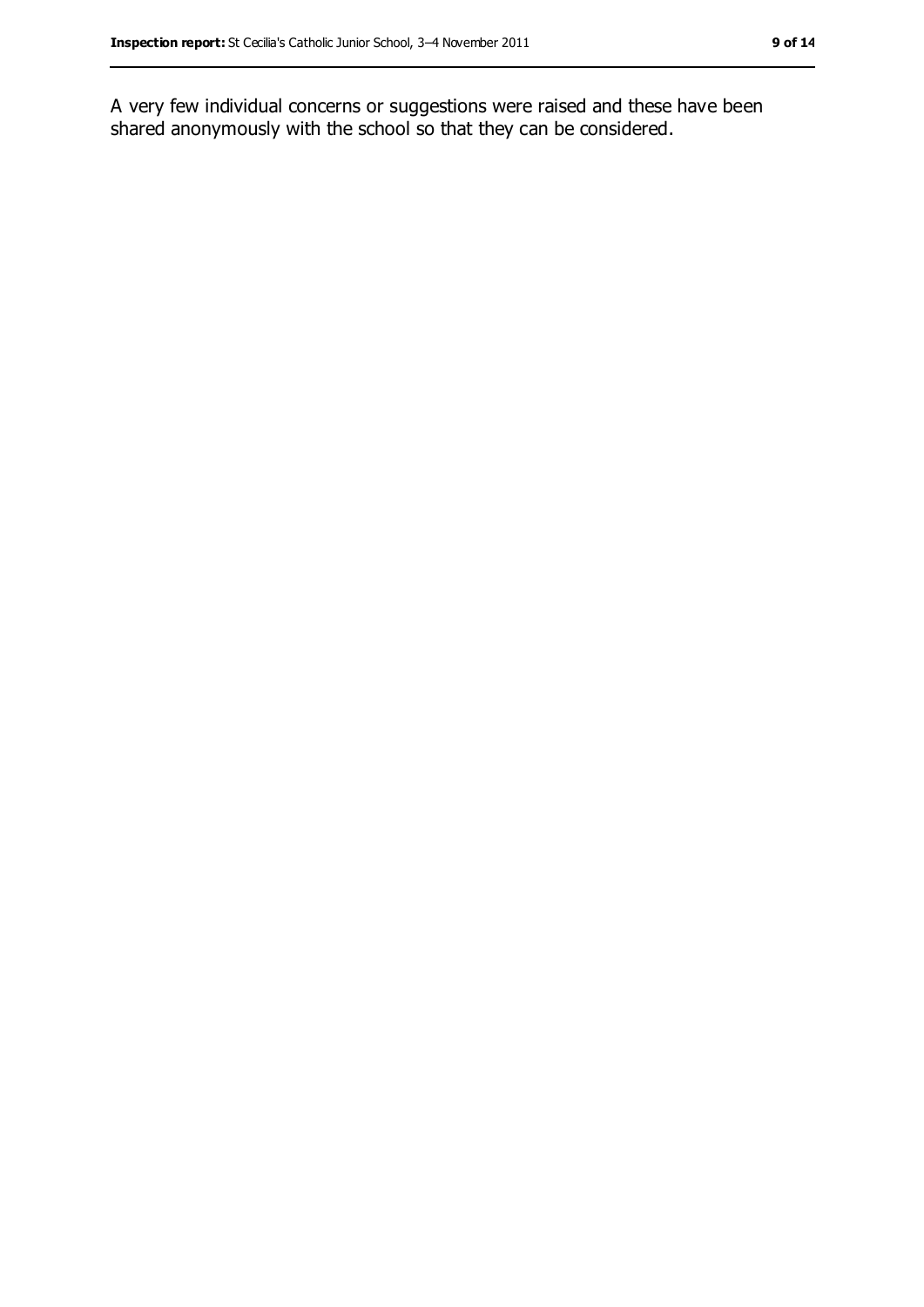## **Responses from parents and carers to Ofsted's questionnaire**

Ofsted invited all the registered parents and carers of pupils registered at St Cecilia's Catholic Junior School to complete a questionnaire about their views of the school.

In the questionnaire, parents and carers were asked to record how strongly they agreed with 13 statements about the school.

The inspection team received **94** completed questionnaires by the end of the on-site inspection. In total, there are 211 pupils registered at the school.

| <b>Statements</b>                                                                                                                                                                                                                                       | <b>Strongly</b><br>agree |               | <b>Agree</b> |               | <b>Disagree</b> |                | <b>Strongly</b><br>disagree |               |
|---------------------------------------------------------------------------------------------------------------------------------------------------------------------------------------------------------------------------------------------------------|--------------------------|---------------|--------------|---------------|-----------------|----------------|-----------------------------|---------------|
|                                                                                                                                                                                                                                                         | <b>Total</b>             | $\frac{0}{0}$ | <b>Total</b> | $\frac{0}{0}$ | <b>Total</b>    | $\frac{1}{2}$  | <b>Total</b>                | $\frac{0}{0}$ |
| My child enjoys school                                                                                                                                                                                                                                  | 61                       | 65            | 32           | 34            | 0               | 0              | 0                           | 0             |
| The school keeps my child<br>safe                                                                                                                                                                                                                       | 65                       | 69            | 26           | 28            | $\overline{2}$  | $\overline{2}$ | $\mathbf 0$                 | 0             |
| The school informs me<br>about my child's progress                                                                                                                                                                                                      | 43                       | 46            | 46           | 49            | 4               | 4              | $\mathbf 0$                 | 0             |
| My child is making enough<br>progress at this school                                                                                                                                                                                                    | 43                       | 46            | 49           | 52            | $\overline{2}$  | $\overline{2}$ | $\mathbf 0$                 | 0             |
| The teaching is good at<br>this school                                                                                                                                                                                                                  | 60                       | 64            | 33           | 35            | $\mathbf{1}$    | $\mathbf{1}$   | $\mathbf 0$                 | 0             |
| The school helps me to<br>support my child's learning                                                                                                                                                                                                   | 42                       | 45            | 44           | 47            | 6               | 6              | $\mathbf 0$                 | 0             |
| The school helps my child<br>to have a healthy lifestyle                                                                                                                                                                                                | 46                       | 49            | 47           | 50            | $\mathbf{1}$    | $\mathbf{1}$   | $\mathbf 0$                 | 0             |
| The school makes sure that<br>my child is well prepared<br>for the future (for example<br>changing year group,<br>changing school, and for<br>children who are finishing<br>school, entering further or<br>higher education, or<br>entering employment) | 43                       | 46            | 47           | 50            | $\mathbf{1}$    | 1              | $\mathbf 0$                 | $\mathbf 0$   |
| The school meets my<br>child's particular needs                                                                                                                                                                                                         | 46                       | 49            | 43           | 46            | 3               | 3              | $\mathbf{0}$                | 0             |
| The school deals effectively<br>with unacceptable<br>behaviour                                                                                                                                                                                          | 41                       | 44            | 48           | 51            | $\overline{2}$  | $\overline{2}$ | $\mathbf{1}$                | $\mathbf{1}$  |
| The school takes account<br>of my suggestions and<br>concerns                                                                                                                                                                                           | 37                       | 39            | 47           | 50            | 5               | 5              | $\mathbf 0$                 | $\mathbf 0$   |
| The school is led and<br>managed effectively                                                                                                                                                                                                            | 49                       | 52            | 43           | 46            | 0               | 0              | $\mathbf 0$                 | $\mathbf 0$   |
| Overall, I am happy with<br>my child's experience at<br>this school                                                                                                                                                                                     | 59                       | 63            | 34           | 36            | $\mathbf{1}$    | $\mathbf{1}$   | $\mathbf 0$                 | 0             |

The table above summarises the responses that parents and carers made to each statement. The percentages indicate the proportion of parents and carers giving that response out of the total number of completed questionnaires. Where one or more parents and carers chose not to answer a particular question, the percentages will not add up to 100%.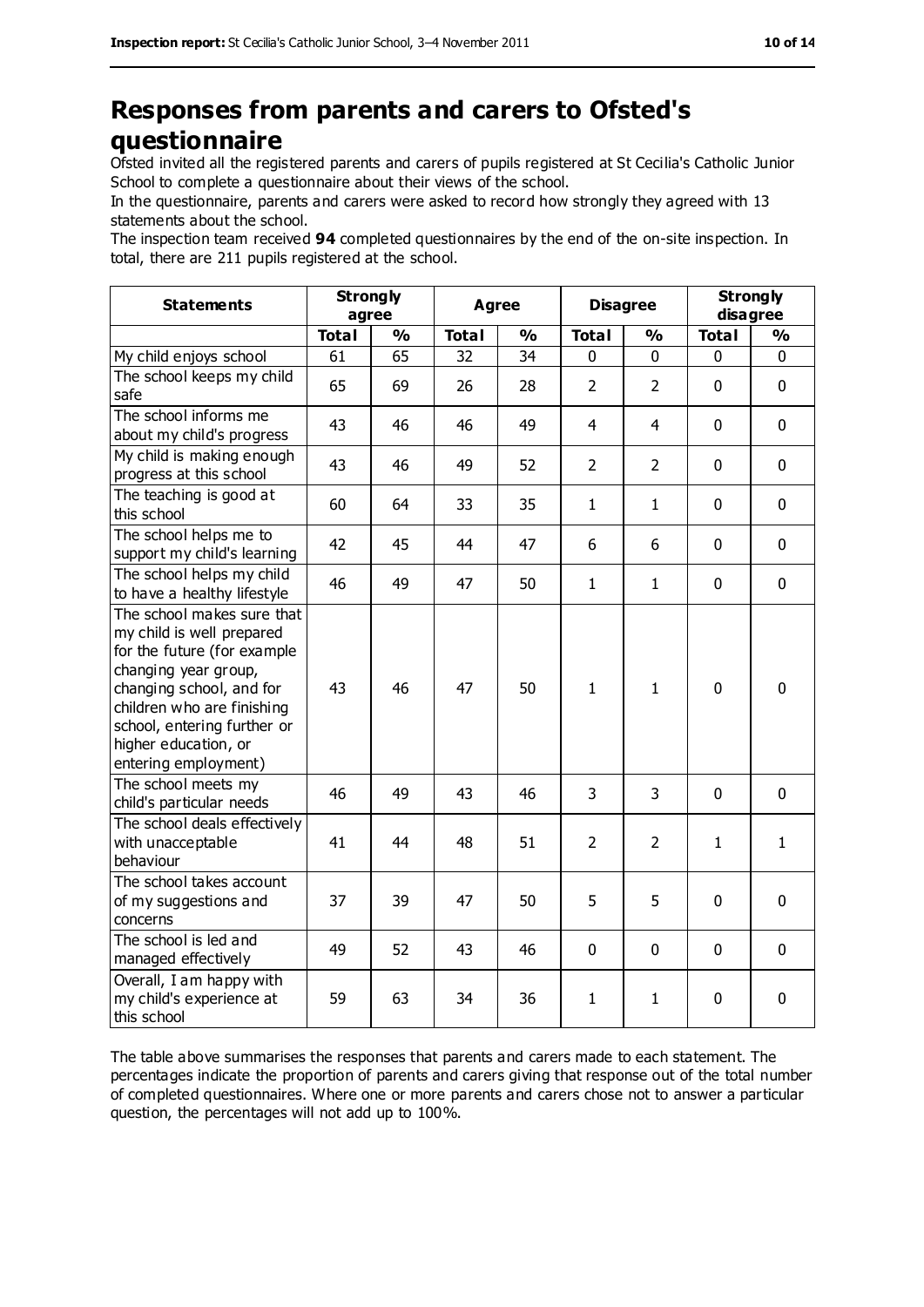## **Glossary**

#### **What inspection judgements mean**

| <b>Grade</b> | <b>Judgement</b> | Description                                                                                                                                                                                                                      |
|--------------|------------------|----------------------------------------------------------------------------------------------------------------------------------------------------------------------------------------------------------------------------------|
| Grade 1      | Outstanding      | These features are highly effective. An outstanding<br>school provides exceptionally well for all its pupils'<br>needs.                                                                                                          |
| Grade 2      | Good             | These are very positive features of a school. A school<br>that is good is serving its pupils well.                                                                                                                               |
| Grade 3      | Satisfactory     | These features are of reasonable quality. A<br>satisfactory school is providing adequately for its<br>pupils.                                                                                                                    |
| Grade 4      | Inadequate       | These features are not of an acceptable standard. An<br>inadequate school needs to make significant<br>improvement in order to meet the needs of its pupils.<br>Ofsted inspectors will make further visits until it<br>improves. |

#### **Overall effectiveness of schools**

|                          | Overall effectiveness judgement (percentage of schools) |      |                     |                   |
|--------------------------|---------------------------------------------------------|------|---------------------|-------------------|
| <b>Type of</b><br>school | <b>Outstanding</b>                                      | Good | <b>Satisfactory</b> | <b>Inadequate</b> |
| Nursery schools          | 43                                                      | 47   | 10                  |                   |
| Primary schools          | 6                                                       | 46   | 42                  |                   |
| Secondary<br>schools     | 14                                                      | 36   | 41                  | 9                 |
| Sixth forms              | 15                                                      | 42   | 41                  | 3                 |
| Special schools          | 30                                                      | 48   | 19                  | 3                 |
| Pupil referral<br>units  | 14                                                      | 50   | 31                  |                   |
| All schools              | 10                                                      | 44   | 39                  |                   |

New school inspection arrangements were introduced on 1 September 2009. This means that inspectors now make some additional judgements that were not made previously.

The data in the table above is for the period 1 September 2010 to 08 April 2011 and are consistent with the latest published official statistics about maintained school inspection outcomes (see [www.ofsted.gov.uk\)](http://www.ofsted.gov.uk/).

The sample of schools inspected during 2010/11 was not representative of all schools nationally, as weaker schools are inspected more frequently than good or outstanding schools.

Percentages are rounded and do not always add exactly to 100. Sixth form figures reflect the judgements made for the overall effectiveness of the sixth form in secondary schools, special schools and pupil referral units.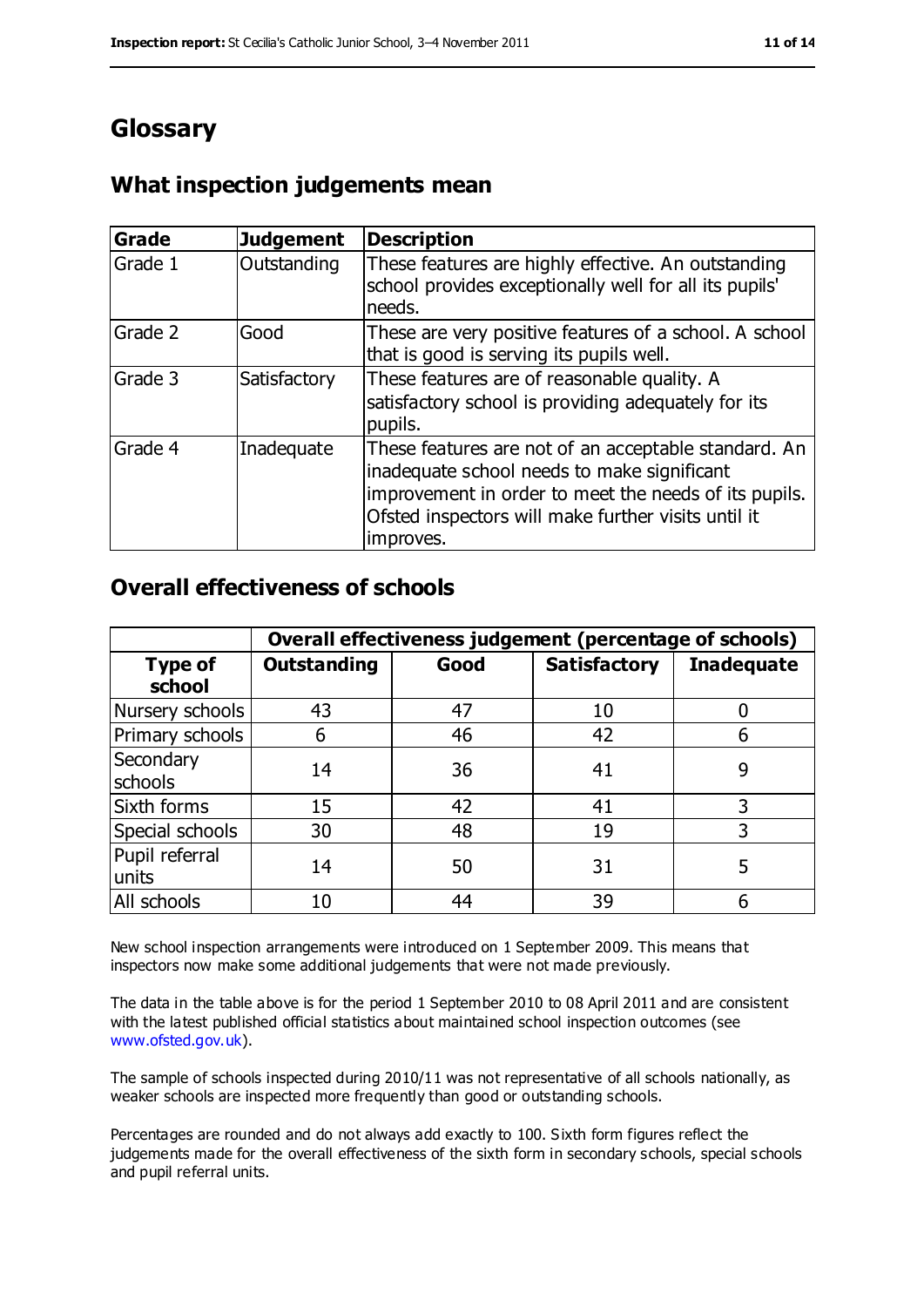## **Common terminology used by inspectors**

| Achievement:               | the progress and success of a pupil in their<br>learning, development or training.                                                                                                                                                                                                                                   |
|----------------------------|----------------------------------------------------------------------------------------------------------------------------------------------------------------------------------------------------------------------------------------------------------------------------------------------------------------------|
| Attainment:                | the standard of the pupils' work shown by test<br>and examination results and in lessons.                                                                                                                                                                                                                            |
| Capacity to improve:       | the proven ability of the school to continue<br>improving. Inspectors base this judgement on<br>what the school has accomplished so far and on<br>the quality of its systems to maintain<br>improvement.                                                                                                             |
| Leadership and management: | the contribution of all the staff with<br>responsibilities, not just the headteacher, to<br>identifying priorities, directing and motivating staff<br>and running the school.                                                                                                                                        |
| Learning:                  | how well pupils acquire knowledge, develop their<br>understanding, learn and practise skills and are<br>developing their competence as learners.                                                                                                                                                                     |
| Overall effectiveness:     | inspectors form a judgement on a school's overall<br>effectiveness based on the findings from their<br>inspection of the school. The following<br>judgements, in particular, influence what the<br>overall effectiveness judgement will be.                                                                          |
|                            | The school's capacity for sustained<br>■<br>improvement.<br>Outcomes for individuals and groups of<br>pupils.<br>The quality of teaching.<br>The extent to which the curriculum meets<br>pupils' needs, including, where relevant,<br>through partnerships.<br>■ The effectiveness of care, guidance and<br>support. |
| Progress:                  | the rate at which pupils are learning in lessons<br>and over longer periods of time. It is often<br>measured by comparing the pupils' attainment at<br>the end of a key stage with their attainment when<br>they started.                                                                                            |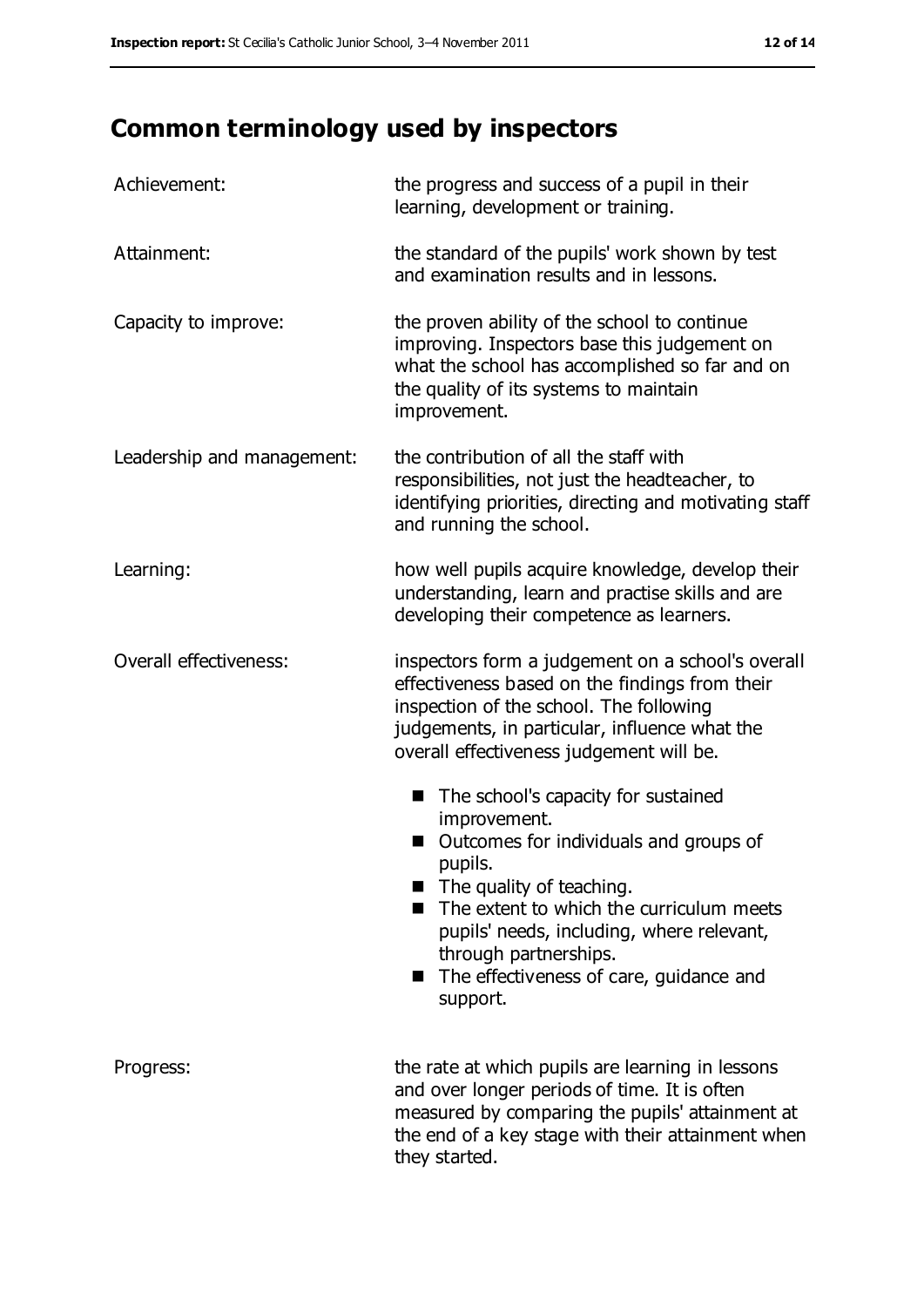**This letter is provided for the school, parents and carers to share with their children. It describes Ofsted's main findings from the inspection of their school.**



7 November 2011

Dear Pupils

#### **Inspection of St Cecilia's Catholic Junior School, Liverpool, L13 7EA**

Thank you for making the inspection team so welcome when we visited your school recently. We enjoyed watching you at work and you helpfully answered our questions and talked to us about the things you particularly enjoy.

The inspection team agrees that St. Cecilia's is a good school that has lots of very positive features. For example, your behaviour and attitudes to learning are outstanding, and you feel very safe in school. It really does feel like 'one big happy family' and you enjoy your lessons and all the other interesting activities, clubs and visits provided for you. You care about each other and help to raise funds for charities to support those who are less fortunate than yourselves. The good teaching, curriculum and care, guidance and support help you to make good progress in your learning and reach above average standards. Writing has not been as strong as reading, mathematics and science, but we can see this beginning to change as you work at it and your teachers give you detailed feedback when they mark your writing books.

Your headteacher, staff and the governing body are very proud of you and want to move the school from good to outstanding by making sure that each one of you makes the very best possible progress you can. The inspection team have left the school with two particular targets for improvement. One is for leaders and the governing body to improve their skills in monitoring the school's work and making detailed plans for improvement, then checking for evidence that their actions are being successful. Second, teachers can improve the way they use assessments of how well you are doing to make sure that each of you has just the right tasks, challenge and support in lessons. You should also look out for teachers' more challenging questions that expect you to think carefully and explain your answers in more detail!

Keep being so positive about learning  $-$  this will help you to go far in the future.

Yours sincerely,

Marguerite Murphy Her Majesty's Inspector